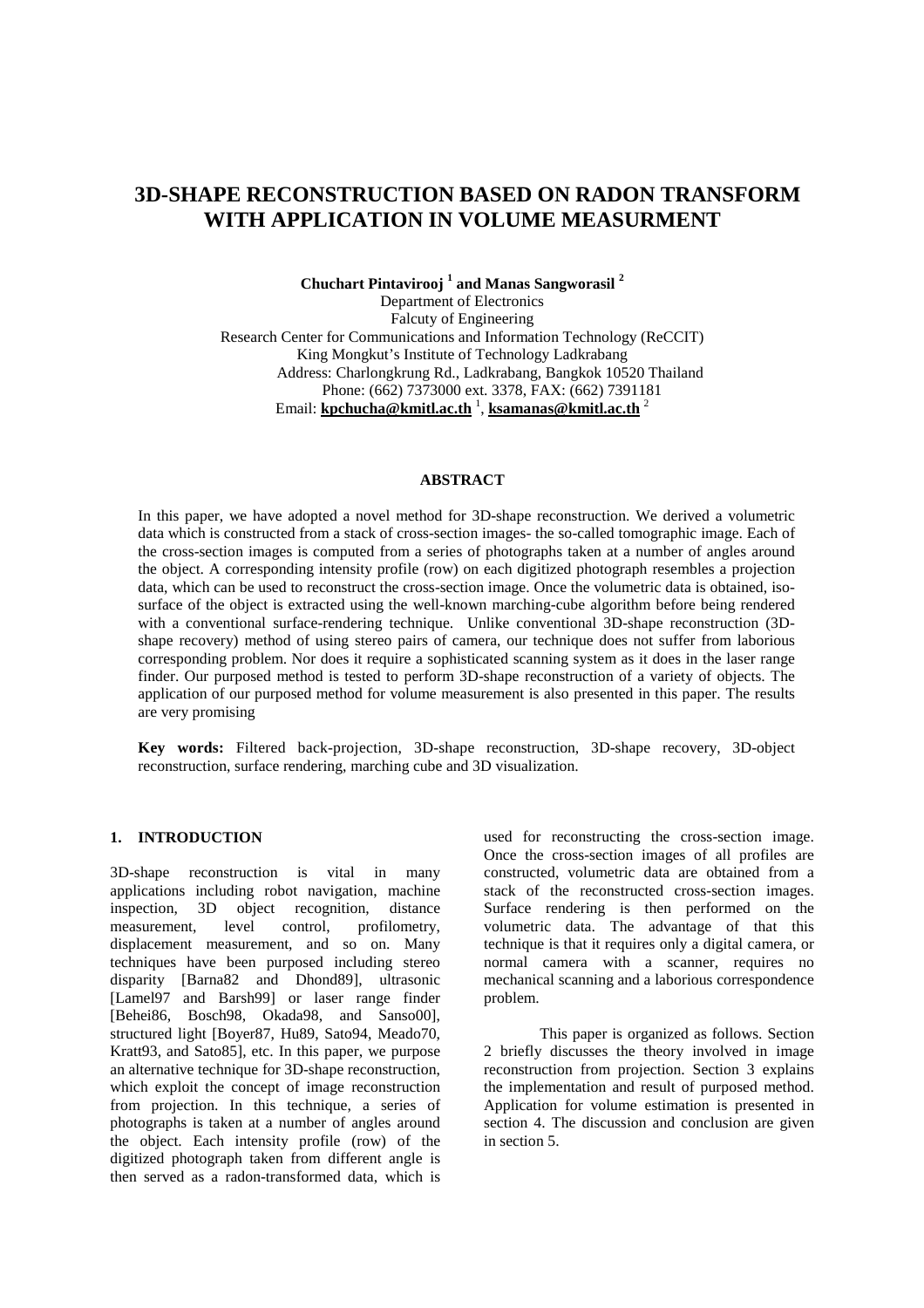#### **2. TOMOGRAPHIC IMAGE RECONSTRUCTION FROM PROJECTION**

An important problem in image processing is to construct a cross section of an object from several images of its trans-axial projection- a socalled tomographic image reconstruction. Many algorithms exist for image reconstruction including as Fourier [Stark81], Filtered backprojection [Herma80, Janse92], and ART [Gordon70] and ISRT [Gilbe70]. In this paper we use a well-known Filtered backprojection for image reconstruction in which the reconstruction is performed in the Fourier domain by multiplying the frequency response *|*ξ*|* of the one-dimensional filter with the Fourier transform of the projection before back-projecting the inverse transform of the result, that is [Jain89]

$$
f(x,y) = \boldsymbol{B} \boldsymbol{F}^{-1} \{ / \xi / \cdot \boldsymbol{F} \left[ g(s, \theta) \right] \} \tag{2.1}
$$

where the backprojection  $\mathbf{B} = \int g(x \cos \theta + y \sin \theta)$ 

*d*θ*, F* is the one dimensional Fourier transform and  $F^{-1}$  is the one-dimensional inverse Fourier transform. In this paper, we exploit the idea of tomographic process to construct a cross-section of the object by taking a series of photographs at a number of angles around the object. In this case, light reflected from the object acts as a source of a tomographic process. A series of the corresponding profile of the image taken at a number of angles around the object can be used to construct the cross section image of the object. The volumetric data is then constructed from a stack of cross-section image of all horizontal line. The object is then extracted and rendered.



Figure 3.1 Configuration of the system

#### **3. IMPLEMENTATION AND RESULT**

Figure 3.1 shows configuration of the system, basically consisting of the rotating platform and digital camera. The tested object is placed on the rotating platform. The platform is capable of rotating with a resolution of 1 degree per step. A photograph



Figure 3.2 a) Original Mannequin; b) surfacerendered mannequin. (Number of layer: 196, number of angle: 60)

is taken using the digital camera. To minimize the perspective effect, we used a high focal length. The resolution of the digital camera is 640×480. After each exposure, the platform will be rotated once at a setting angle. Using the first intensity profile (row) of every digitized image, tomographic image of the first slice is reconstructed. The reconstruction is repeated for all of the 480 rows. The 2D reconstructed image is then stacked to form a volumetric data set. The iso-surface is extracted using the marching cube algorithm. The iso-surface is then illuminated and shaded using widely used Phong [Phong75] and Gouraud [Goura71] shading or illumination model. Figure 3.2 b) shows the resulted surface-rendered mannequin using the number of projection of 60.



Figure 3.3 a) Original coffee cup; b) 3D model of coffee cup (number of layer: 62, number of projection: 72)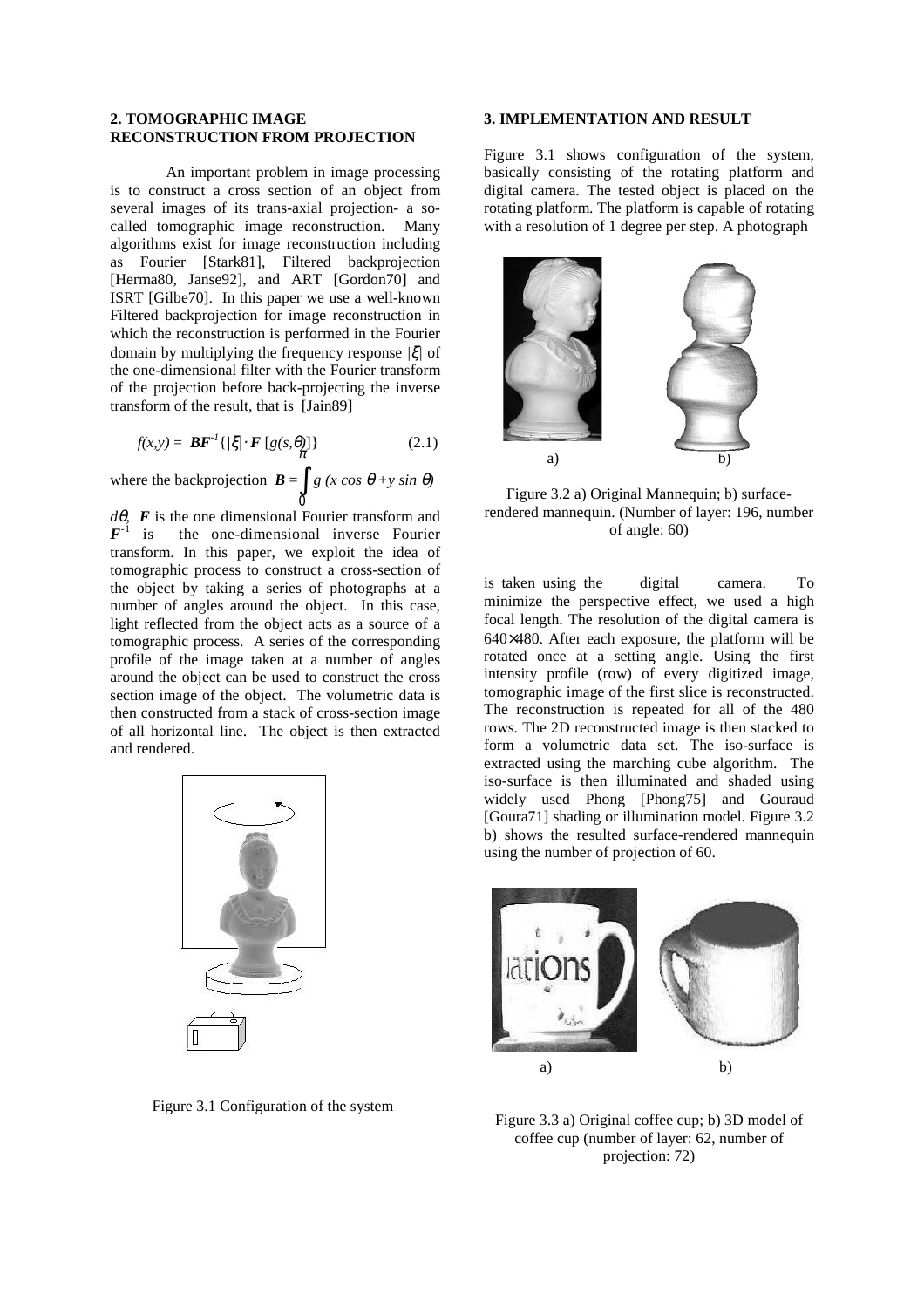The purposed algorithm has also been tested to perform 3D model on a variety of objects. As for an example, figure 3.3 b) shows the resulted 3D model of a coffee cup. The number of projection for the coffee cup is 72.

#### **4. APPLICATION IN VOLUME ESTIMATTION**

Volume measurement is essential in many applications. When calculated fat percentage of the human body, for example, the volume of the body is required. To estimate the volume of the object, we extract *x-y* coordinate of sectional contour of the reconstructed cross-section image. The sectional contour is derived by performing edge detection on the cross-section image and then simply locating the position of pixel constituting the detected edge. Once 2D coordinate of all sectional contours is computed, we stacked 2D coordinate of all sectional contours according to the position of the contours in z direction-yielding the z coordinate and hence the 3D coordinate of the object. 3D coordinate of the mannequin is shown in figure 4.1. To calibration for the *x* and *y* axis, we measure the width and length of the object and then correlated the measured width and length respectively to the number of pixel spanning lengthwise and widthwise of object



Figure 4.1 Extracted 3D coordinate of mannequin

image. The *x* and *y* coordinate of the tested mannequin are calibrated respectively as 0.575 mm/pixel and 0.669 mm/pixel. To compute the volume of the object, we first computed the area bounded by the sectional contour. We time the calculated area with slice thickness. Slice thickness is derived by dividing the height of the object by number of sectional contours which is 0.798 mm/slice. We repeated the process for every slice; while accumulated the result to yield the estimated volume of the object. Table 4.1 compared the true volume of the object and the estimated volume of the selected object. The true volume is derived by measure the volume in cubic centimeter of the water

| <b>OBJECT</b>           | <b>TRUE</b><br><b>VOLUME</b> | <b>ESTIMATED</b><br><b>VOLUME</b> | $\frac{0}{0}$<br><b>DIFFERENCE</b> |
|-------------------------|------------------------------|-----------------------------------|------------------------------------|
| Light bulb              | 90                           | 92.8700                           | 3.19                               |
| Lotion<br><b>Bottle</b> | 410                          | 424.5200                          | 5.98                               |
| Mannequin               | 310                          | 320.5972                          | 6.64                               |

| Table 4.1 Comparison between the true volume of |
|-------------------------------------------------|
| the object and the estimated volume $(cm3)$     |

that is replaced by object when submerging object in the water.

## **5. DISCUSSION AND CONCLUSION**

We purposed a new method for 3D-shape reconstruction in which a volumetric data is derived from a stack of a cross-section image constructed from a series of photograph taken at different angles around the object. Each of the corresponding horizontal line of the digitized image is served as a projected data used for the image reconstruction from projection. A reconstructed 2D tomographic image is stacked to form a volumetric data. Marching cube algorithm is then applied to the volumetric data to extract an iso-surface. The extracted iso-surface is shading and illuminating using surface rendering technique. The advantage of our purposed technique is that it does not have to solve correspondence problem and it does not require some sort of sophisticated mechanical scanning system, which is often slow and fragile. Our technique does have two limitations. Firstly, it fails to correctly model parts of the surface of the object that are highly concave. This is because the out line of the concave part is invisible from the camera view. Secondly, beam geometry used for the image reconstruction from projection is parallel beam. The photographic process obviously projected light on the film perspectively. To minimize the perspective effect, the photograph of the object is taken at the farther distance (high focal length). Solution similar to the fan-beam geometry used for image reconstruction from projection needs to be addressed to solve the problem of perspective effect. Despite some drawbacks, out purposed technique is tested successfully to generate 3D-rendered surface and to perform volume measurement on a variety of objects

#### **REFERENCES**

- [Barna82] Barnard, S. T. and Fischler, M. A., "Computational Stereo", *ACM Computing Surveys,* vol. 14, no. 4, pp. 553-572, 1982.
- [Barsh99] Barshan*, B.*, "Ultrasonic Surface Profile Determination by Spatial Voting,"